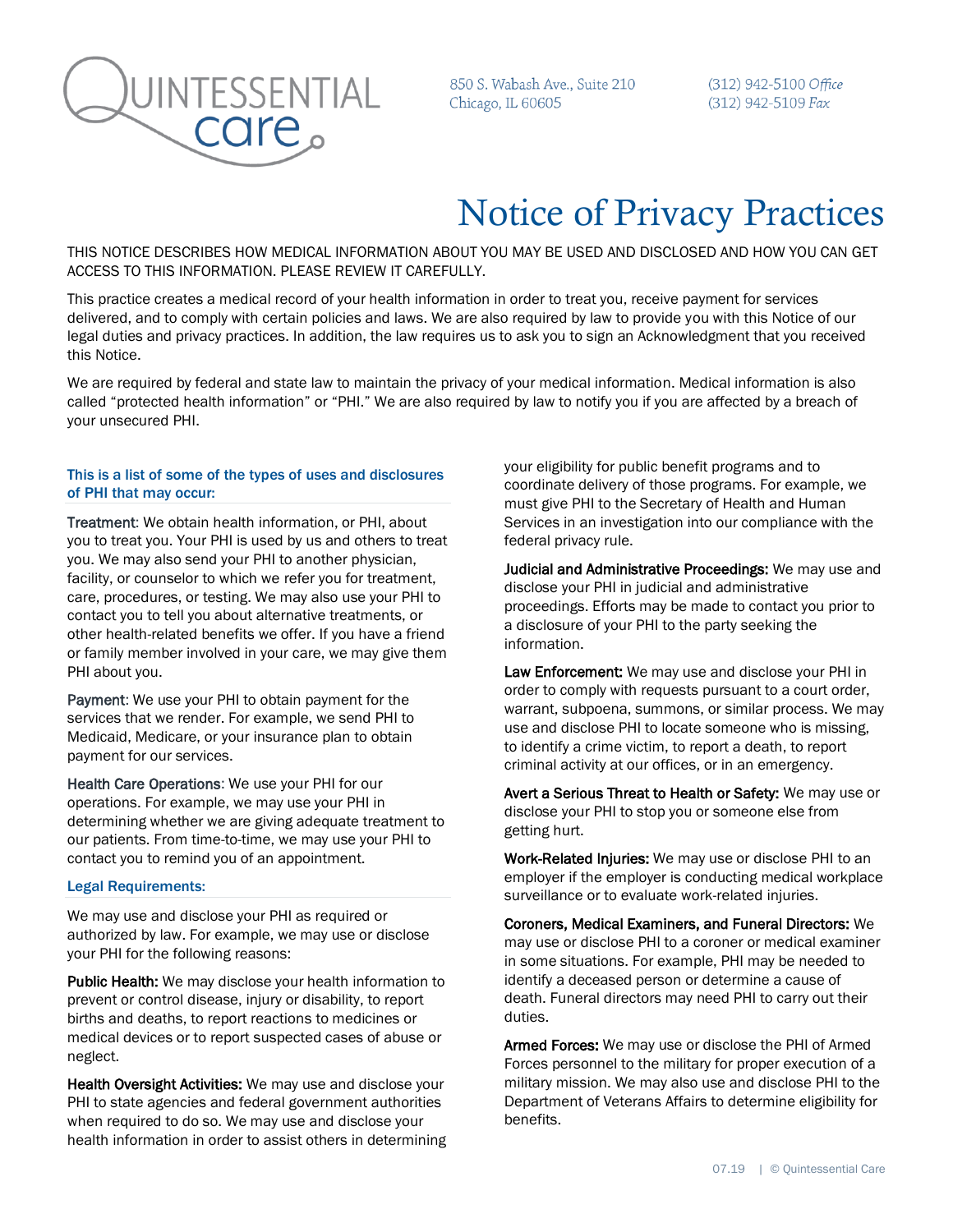### Legal Requirements (continued):

National Security and Intelligence: We may use or disclose PHI to maintain the safety of the President or other protected officials. We may use or disclose PHI for the conduct of national intelligence activities.

Correctional Institutions and Custodial Situations: We may use or disclose PHI to correctional institutions or law enforcement custodians for the safety of individuals at the correctional institution, those that are responsible for transporting inmates, and others.

Research: You will need to sign an Authorization form before we use or disclosure PHI for research purposes except in limited situations. For example, if you want to participate in research or a clinical study, an Authorization form must be signed.

Fundraising: We do not engage in fundraising activities. We do not engage in marketing activities, and need your authorization to do so.

Immunizations: If we obtain and document your verbal or written agreement to do so, we may release proof of immunization to a school where you are a student or prospective student.

## Illinois Law:

Illinois law also has certain requirements that govern the use or disclosure of your PHI. In order for us to release information about mental health treatment, genetic information, your AIDS/HIV status, and alcohol or drug abuse treatment, you will be required to sign an Authorization form unless state law allows us to make the specific type of use or disclosure without your authorization.

#### Your Rights:

You have certain rights under federal and state laws relating to your PHI. Some of these rights are described below:

Restrictions: You have a right to request restrictions on how your PHI is used for purposes of treatment, payment and health care operations. We are not required to accommodate to your request, except as required by law. The practice is required to comply with your request for restrictions on the use or disclosure of your PHI to health plans for payment or health care operations purposes when the practice has been paid out of pocket in full and the practice has been notified of the request for restriction in writing, and the disclosure is not required by law.

**Communications:** You have a right to receive confidential communications about your PHI. For example, you may request that we only call you at home. If your request is reasonable, it may be accepted.

Inspect and Access: You have a right to inspect your health information. This information includes billing and medical record information. You may not inspect your record in some cases. If your request to inspect your record is denied, we will send you a letter letting you know why and explaining your options.

You may have a paper or electronic copy of your PHI in most situations. If you request a copy of your PHI, we may charge you a fee for making the copies and mailing them to you, if you ask us to mail them.

Amendments of Your Records: If you believe there is an error in your PHI, you have a right to request that we amend your PHI. We are not required to agree with your request to amend.

Accounting of Disclosures: You have a right to receive an accounting of disclosures that we have made of your PHI for purposes other than treatment, payment, and health care operations, or release made pursuant to your authorization.

Copy of Notice: You have a right to obtain a paper copy of this Notice, even if you originally received the Notice electronically. We have also posted this Notice at our offices.

Complaints: If you feel that your privacy rights have been violated, you may file a complaint with us by calling our Privacy Officer at (312) 942-5100. We will not retaliate against you for filing a complaint. You may also file a complaint with the Secretary of Health and Human Services in Washington, DC if you feel your privacy rights have been violated.